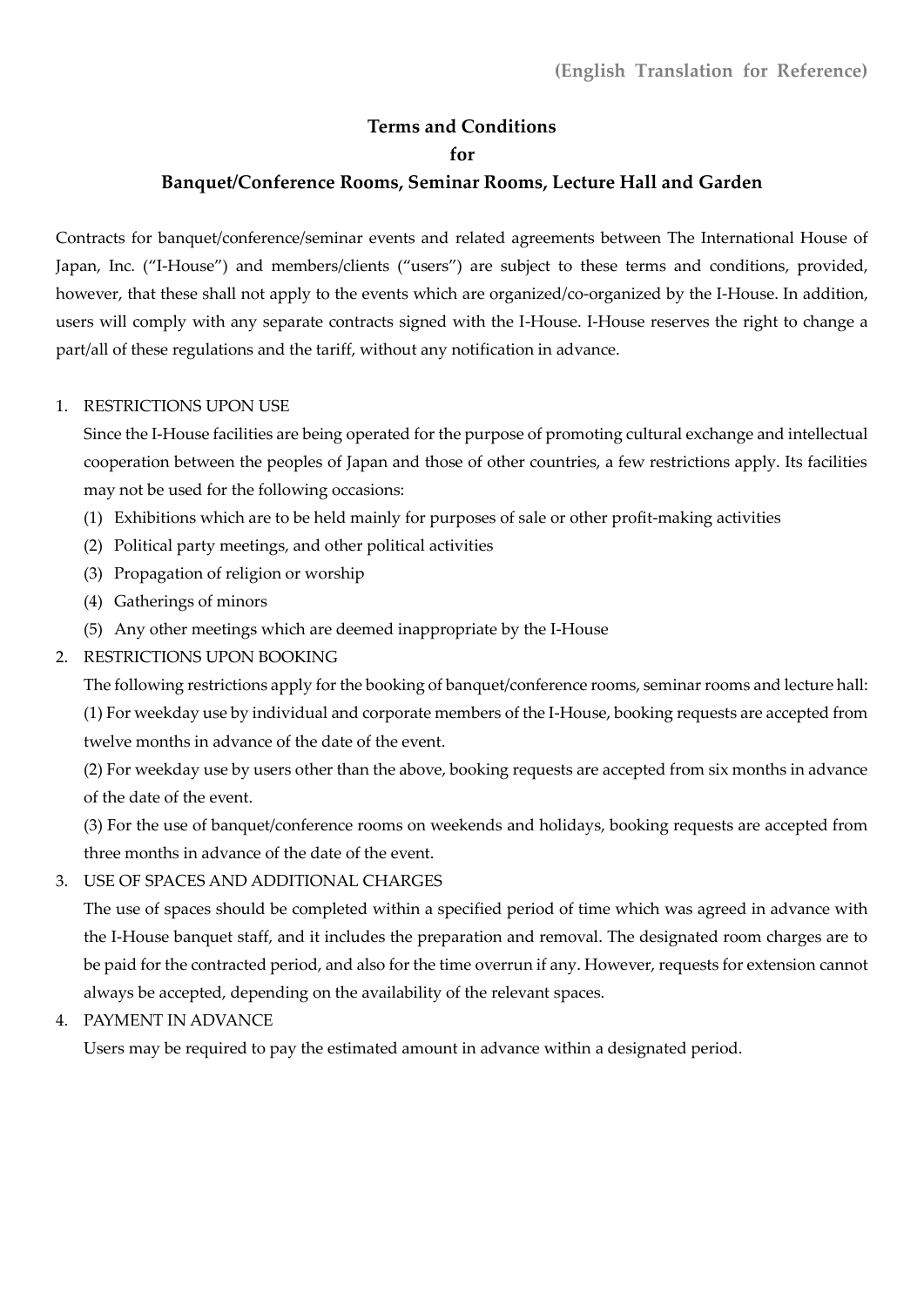## 5. PAYMENT

Payment is to be made, in advance, in cash or by bank transfer. In addition, payment in cash or by credit cards designated by the I-House on the date of use is also possible. Payment after the occasion is in principle not accepted.

#### 6. CONFIRMATION OF GUARANTEED PERSONS

Users shall inform the I-House of the final number of guaranteed attendees by the morning on 2 days prior to the event. All preparations will be finalized by then, and after that full charges shall be paid even if the number of guaranteed attendees decreases.

## 7. FEES RELATED TO CANCELLATION / CHANGE OF DATE AND ROOMS

When the contracted banquet venue is cancelled, or the date or room is altered, a cancellation charge in addition to actual expenses shall be paid as follows:

From 30 days to 15 days prior to the event day:

30% of the room charges plus actual costs\*

From 14 days to 3 days prior to the event day:

50% of the room charges and food plus actual costs\*

From 2 days prior to the event day and the preceding day:

50% of the room charges and food plus actual costs\*

On the event day:

100% of the room charges and food plus actual costs\*

\* Actual costs refers to any costs incurred by the hotel or subcontractors, related to sign boards, printed matters, equipment, personnel, etc.

#### 8. ARRANGEMENT FOR DECORATIONS, ENTERTAINMENT, ETC.

Decorations, sound, music, receptionists, or presents for the event are to be arranged by appointed agents of the I-House. Advance notice for authorization is requested when using agents who are not appointed by the I-House. And it is not acceptable to use musical instruments and equipment, such as electric guitars, brass instruments, percussion instruments, etc. which would cause loud noise exceeding an acceptable range managed by the facilities' soundproofing and shake-proofing.

9. VENDORS TO BE USED BY DIRECT CONTRACT

To protect the property of the I-House, all arrangements for the event by agents who are not appointed by the I-House including the transportation of equipment and materials for decoration and entertainment, and the method and place of installing signboards and panels shall be instructed by the I-House.

\* With regard to Articles 8 and 9, the same is applied when users themselves make the arrangements.

10. LIABILITIES

In the event of any damage being caused to the I-House facilities and property by the user, participants and/or vendors by direct contract, the user who signed the contract of the event will be required to repair such damaged articles or to pay the cost to fully replace them.